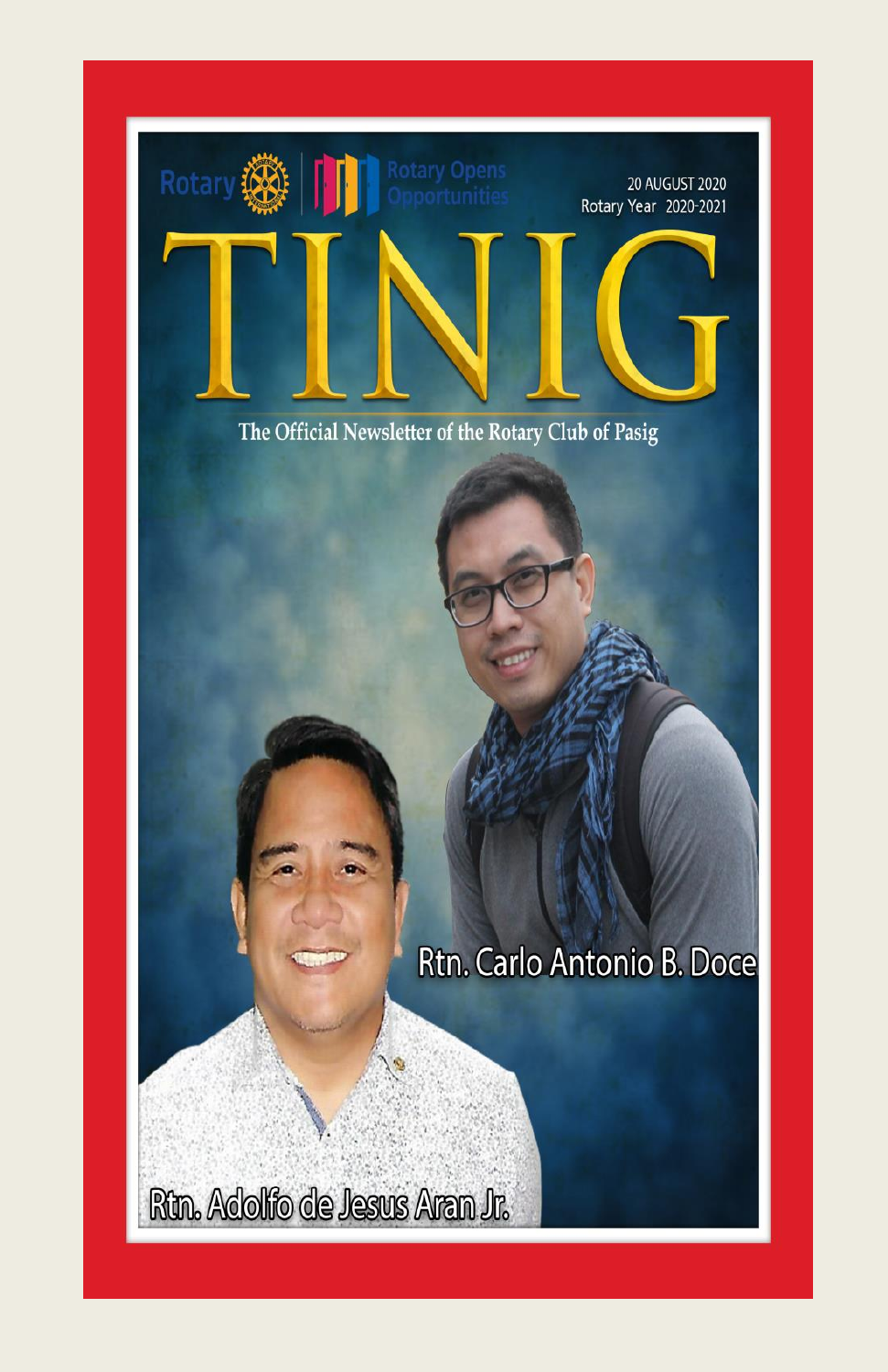



**Today's Programme** 

**6th Virtual Meeting via Zoom August 20, 2020 1:00 – 2:00 PM Pangkat No. 2**

**National Anthem Video Recording** 

**FOUR-WAY TEST PP Ogie Lim** 

**Introduction of Visiting Rotarians & Guests** 

**Community Singing** 

**Wise or Otherwise** 

**President's Time Pres. RJ Ermita** 

**Introduction of Guest Speaker** 

## **RTN. ADOLFO DE JESUS ARAN, JR. RTN. CARLO ANTONIO BUÑO DOCE** *CLASSIFICATION TALK*

**Open Forum**

**Adjournment Pres. RJ Ermita**

**PP Ramy Garcia IV Emcee**

*AUGUST IS MEMBERSHIP AND EXTENSION MONTH*

**Call to Order Pres. RJ Ermita** 

**Fining Moments** Dir. Sonny Rivera

**Invocation PP Ferd Rivera**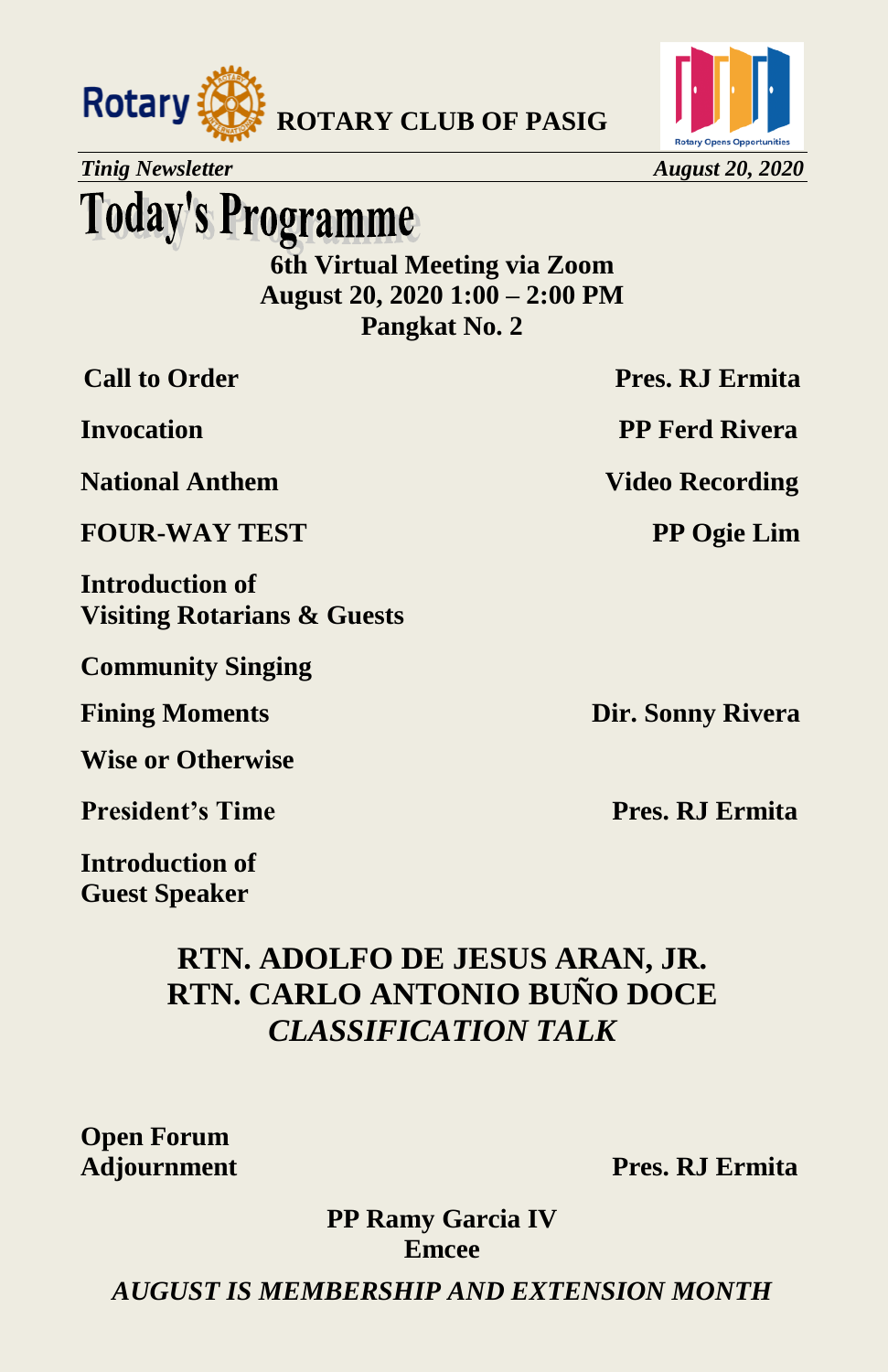

CONTRACTOR TO THE CONTRACTOR TO THE



# **Invocation**



God of truth, Father of all, you send your Spirit as you promised to bring together in love all whom sin has driven apart. Strengthen us to work for your blessings of unity and peace in the world.

Grant this through Christ our Lord.

**Amen.**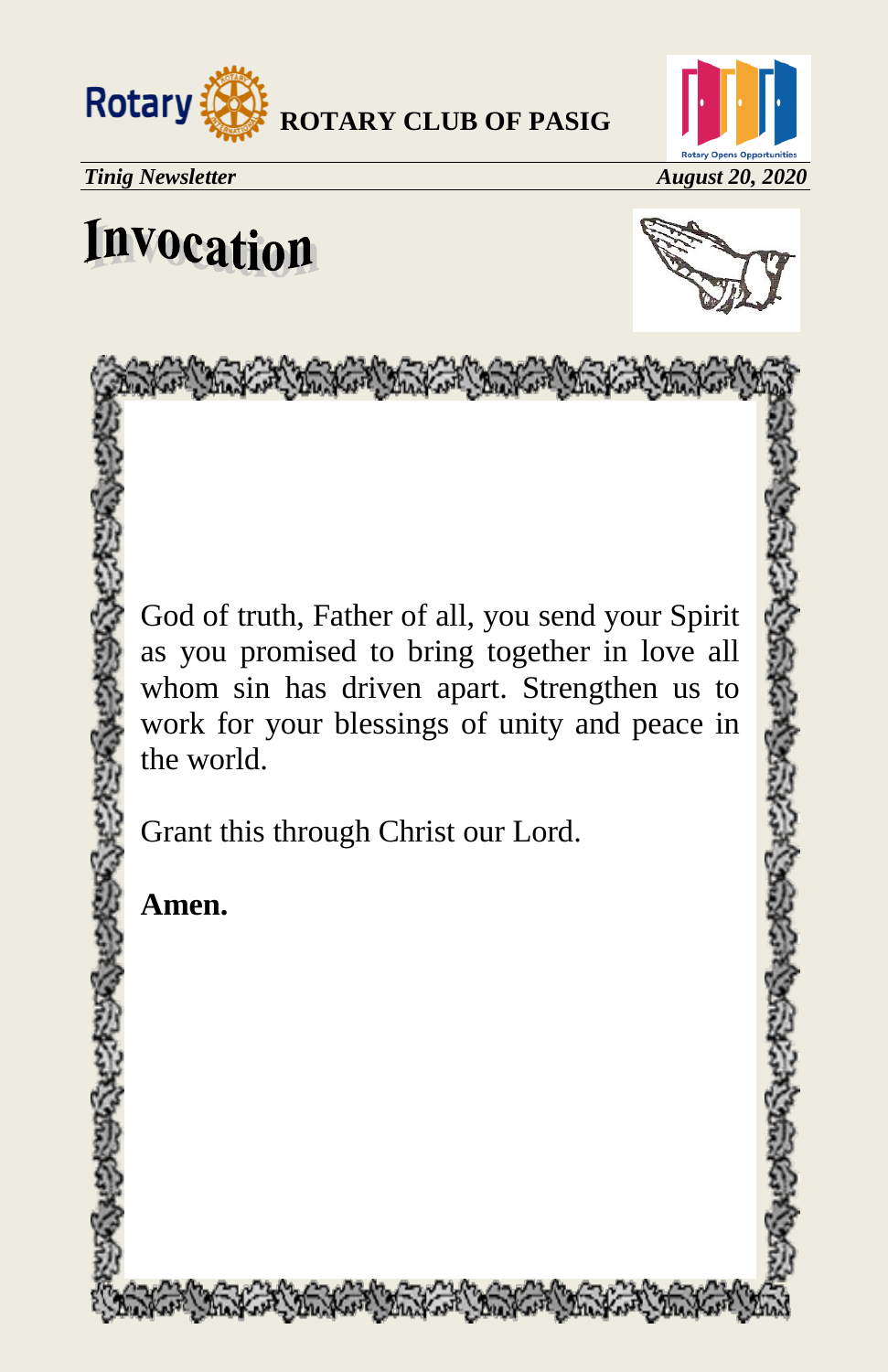



# THE FOUR-WAY TEST

## **of the things we think, say or do:**

- 1. Is it the **TRUTH?**
- 2. Is it **FAIR** to all concerned**?**
- 3. Will it build **GOODWILL** and **BETTER FRIENDSHIPS?**
- 4. Will it be **BENEFICIAL** to all concerned**?**

## **Object of Rotary**

The Object of Rotary is to encourage and foster the ideal of service as a basis of worthy enterprise and, in particular, to encourage and foster:

| First          | development of acquaintance<br>The<br>as<br>an<br>opportunity for Service;                                                                                                                                     |
|----------------|----------------------------------------------------------------------------------------------------------------------------------------------------------------------------------------------------------------|
| Second :       | High Ethical standards in business and professions;<br>the Recognition of the worthiness of all useful<br>occupations; and the dignifying of each Rotarian's<br>occupation as an opportunity to serve society; |
| Third:         | The application of the ideal of service in each<br>Rotarian's personal, business and community life;                                                                                                           |
| <b>Fourth:</b> | The advancement of international understanding,<br>goodwill, and peace through a world fellowship of<br>business and professional persons united in the ideal<br>of service.                                   |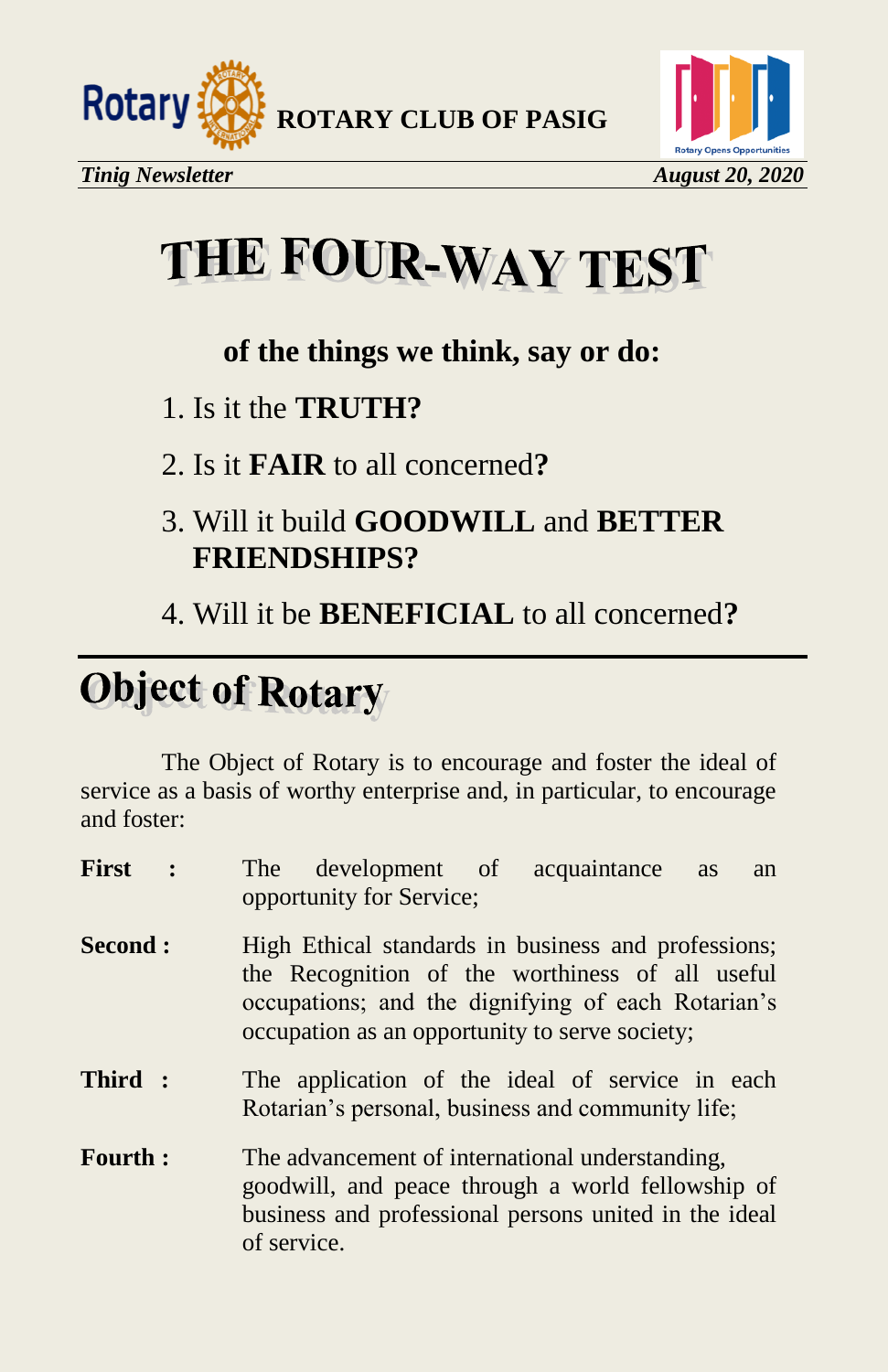







## **From Russia with Love** *[Matt Monro](https://www.google.com/search?q=Matt+Monro&stick=H4sIAAAAAAAAAONgVuLUz9U3MDZPsbBYxMrlm1hSouCbn1eUDwBR3mcWGgAAAA&sa=X&ved=2ahUKEwi-mJvyxqbrAhWQwpQKHc3BCNMQMTAAegQIDRAF)*

From Russia with love, I fly to you Much wiser since my goodbye to you I've travelled the world to learn I must return

From Russia with love I've seen places, faces And smile for a moment But, oh, you haunted me so Still, my tongue tied young bride Would not let my love for you show In case you'd say "No"

To Russia I flew but there and then I suddenly knew you'd care again My running around is through I'd fly to you From Russia with love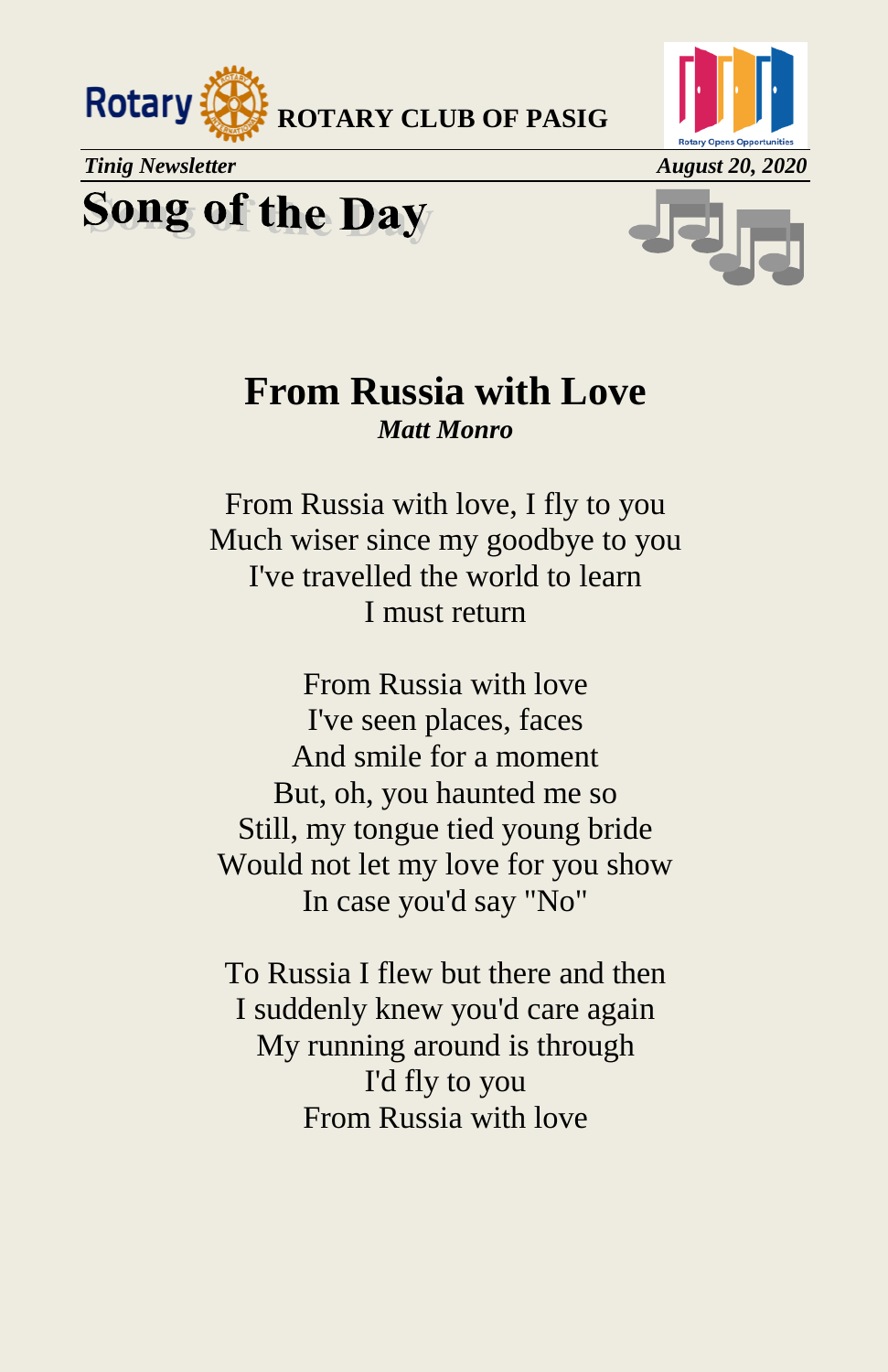



# **From the President**

**Pres. RJ Ermita**



A golden afternoon fellow Pasig Rotarians!

For today's regular meeting, we will spend our time getting to know our fellow Pasig Rotarians as we listed to the classification talks of Adolf Aran and Carlo Doce. It will be interesting to know what makes these gentlemen tick! Good luck!

Finding out that Rtn. Adolf Aran has not had his classification talk in the previous RY, I wondered whether there are other members who have not had the same chance to present themselves too. Do let us know and In the following months, we will always allocate time for more classification talks. It is very important that everyone gets to do their classification talk. It is an integral part of the RC Pasig experience.

I will repeat my call for recruitment! "Mag tulong-tulong tayo" to get more gentlemen like us into the club!

Last meeting, we had an interesting presentation on the possible scenario's in the Philippines (and ASEAN) because of the COVID 19 Pandemic. One thing for sure, we are facing more difficult times ahead. And what struck me most is the need to focus our attention on helping the most affected deal with the FEAR, LOSS of INCOME and HUNGER. It even makes our MISSION more important and directed. The talk triggered a lot of discussion in the board on creative ways to help the affected deal with this situation. You may have ideas on your mind. Please feel free to contact me, Service Dir. Sonny Rivera, or any member of the board to share your ideas.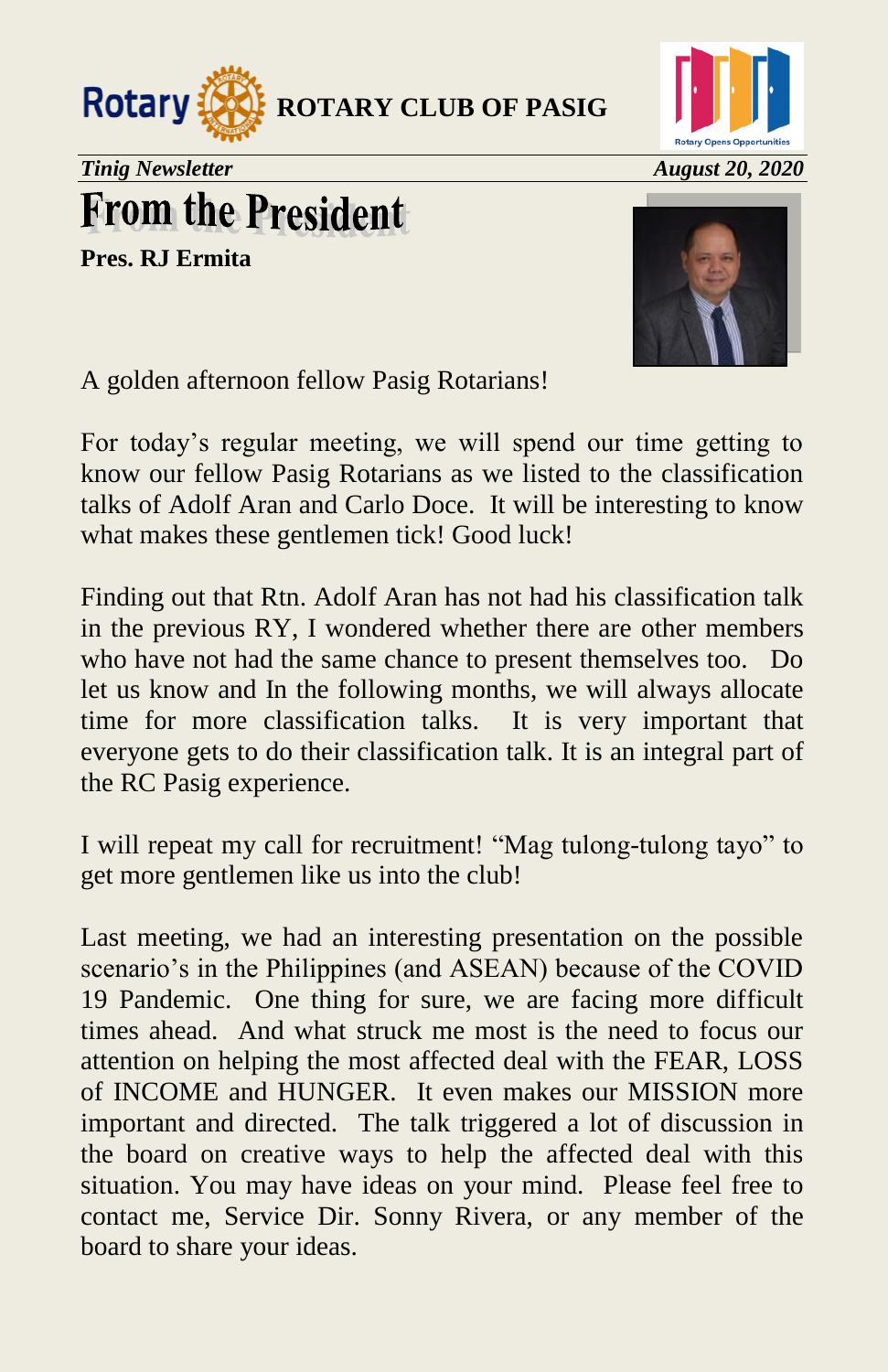



# **From the President**

**Pres. RJ Ermita**

*Continuation 1.* 

Lastly, I would like to commend our Public Image director Garrick Ang for his continuing effort to make the RC Pasig brand known in social media. It has been so effective that we have more than 2000 people who follow our FB page and growing. As a result, there are groups who have taken notice and have contacted us either to ask for assistance or to collaborate with us on projects. It proves that a sustained and genuine communication effort will help open opportunities for us. This will only grow more if we help spread the good news about RC Pasig by liking, following, and sharing our social media pages in Facebook, Instagram, and LinkedIn.

Thank you.

On the  $50<sup>th</sup>$  year of the BENEVOLENT Rotary Club of Pasig, I remain…

Sincerely yours,

RJ Ermita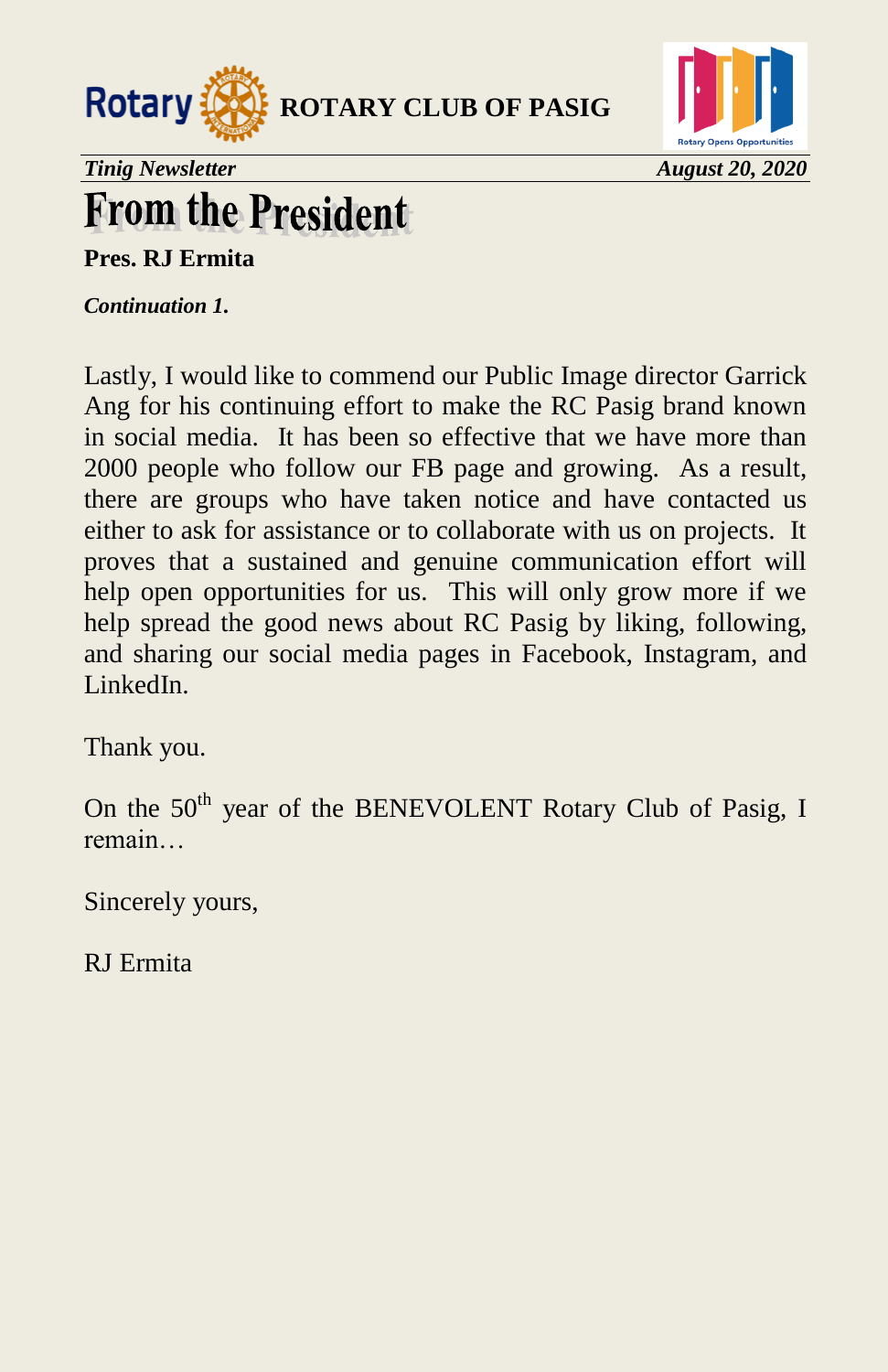



## **Rotary Notes PP Benny P. De Guzman**



My weekly ordeal starts with typing on a blank paper with a carbon paper and another blank paper for my article to come out. Why the stupidity? How can you type with an old typewriter without ribbon? And, to get organized while thinking of events this past few days about our Zoom meeting. If you cannot recognize who told the jokes you just guess and so too who were asking questions to our speaker.

I get amused every time I learn something from the Tidbits of PP Peter to make up at least, for the great time I must put to have this column out on time.

*At* the *Araw ng* Pasig, we had three stalwarts of our club seeing Pasig very well. First time I saw in a formal and very expensive Piña Barong our very handsome Mayor Vico. Handsome din pala our Congressman Roman and PLP Dean and Professor, Dr. Raj. Our Dr. Raj is down with Covid-19. Well, the every indulgent son, was too engrossed in caring for his mother down with the virus and so after a month, he got it too.

The College of Governors should not have allowed the charges and counter charges in the cyber problems of a writing group. Our very own HOF/PP Jess is entangled in this tug of war. For a very busy doctor and busier in our various projects, Jess is *"takaw kaso"* in major irritating events. Remember his problem with the car crash incident of his son? Problems like these make life interesting but alarming as well.

When very seldom seen Rtn Butch resurfaced, *akala ko,* for good. It turned out only to eventually return his classification.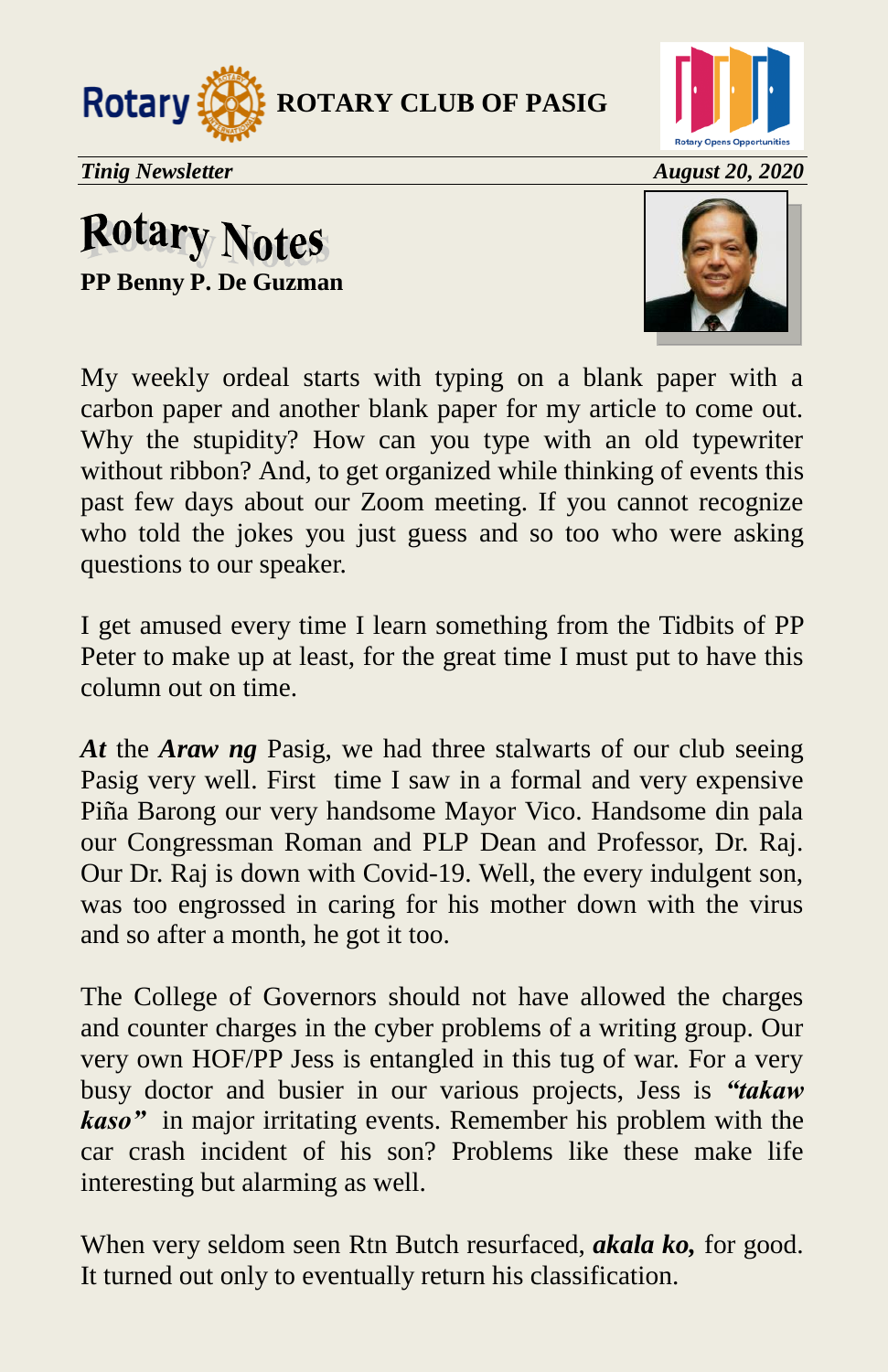



**Rotary Notes PP Benny P. De Guzman**

*Continuation 1.* 

Congratulations to our Speakers' Bureau. The series of every excellent speakers and the timeliness of their topics are good learning opportunities for our members. Or, getting additional needed information. Speaker Bob Lim made clear that he will be very objective in his presentation and the questions in the open forum was an indication that his talk was well received.  $1<sup>st</sup>$  HOF  $\&$ PP Rhett showed he is up to date on the present state of his query. *Akala ko si* Dir Sonny R. was giving a prayer for national unity with his timely but lengthy invocation. I thought he could not properly land to have an ending. Did you not notice most of our new inductees are in the I.T. calling? Varying *naman ang* specialties *nila* though.

Starting yesterday was the GCQ or General Community Quarantine. But surprisingly, the major announcement by Pres Duterte was not made during his celebrated major TV coverage. He looked really sick though. But, *galit talaga sa* Seniors like most of us. We are not allowed to step out except on some measured excuses. Excuse *na kay* ma'am, excuse *pa sa* enforcer. The only break is the lifted color coding of the vehicles. But with the GCQ, will the recovery truly start?

The response to the support for the frontliners especially by two of the more senior PPs (Sonny S. and Esto) is very interesting to note. What's interesting is the fact that we seemed to be focused on one of location. There are many other worthwhile places to assist in Pasig.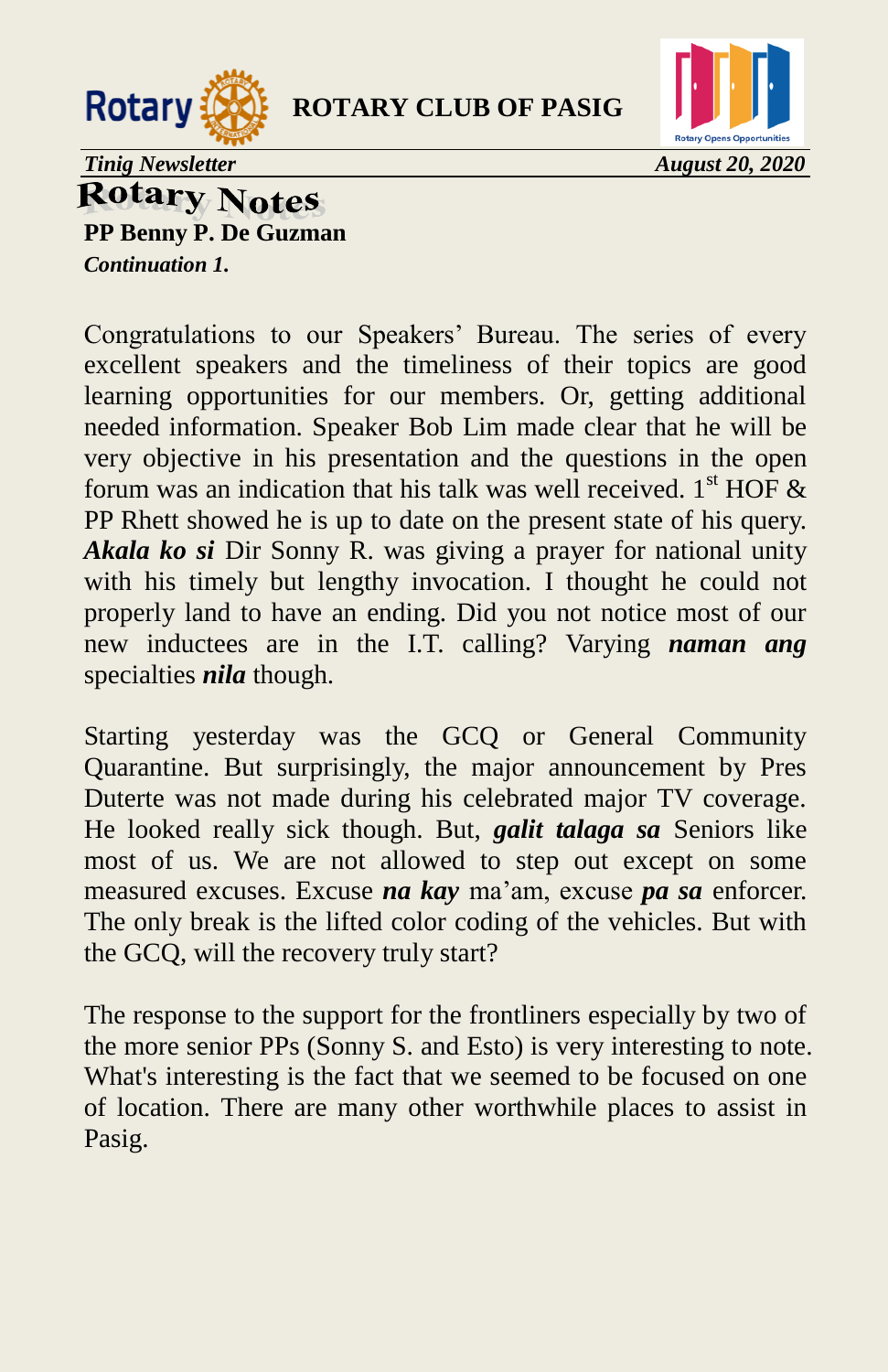



*Tinig Newsletter August 20, 2020*

**Walking the Avenues** 

**PP Jun C. Zafra**



## **CHESLEY R. PERRY: ROTARY'S FIRST GENERAL SECRETARY**



Chesley Reynolds Perry, a Spanish-American War veteran and former Chicago Public Library employee, served as Rotary's first secretary and is known as "the builder of Rotary International."

While Rotary's president changes every

year, only 12 people have served as general secretary, a role that's equivalent to a chief executive — and at 32 years, Perry served the longest.

In August 1910, the newly formed National Association of Rotary Clubs (now Rotary International) unanimously selected Perry for the role then known as secretary. He accepted the part-time position at \$100 per month, with an agreement that the amount of time he'd devote would remain unspecified. By 1912, the job had evolved into a full-time executive role, and Perry's pay was increased.

Perry's own office on LaSalle Street in Chicago, Illinois, USA, served as the first headquarters of the association. By 1911, Rotary had established an office in the First National Bank Building at the intersection of Dearborn and Monroe in Chicago.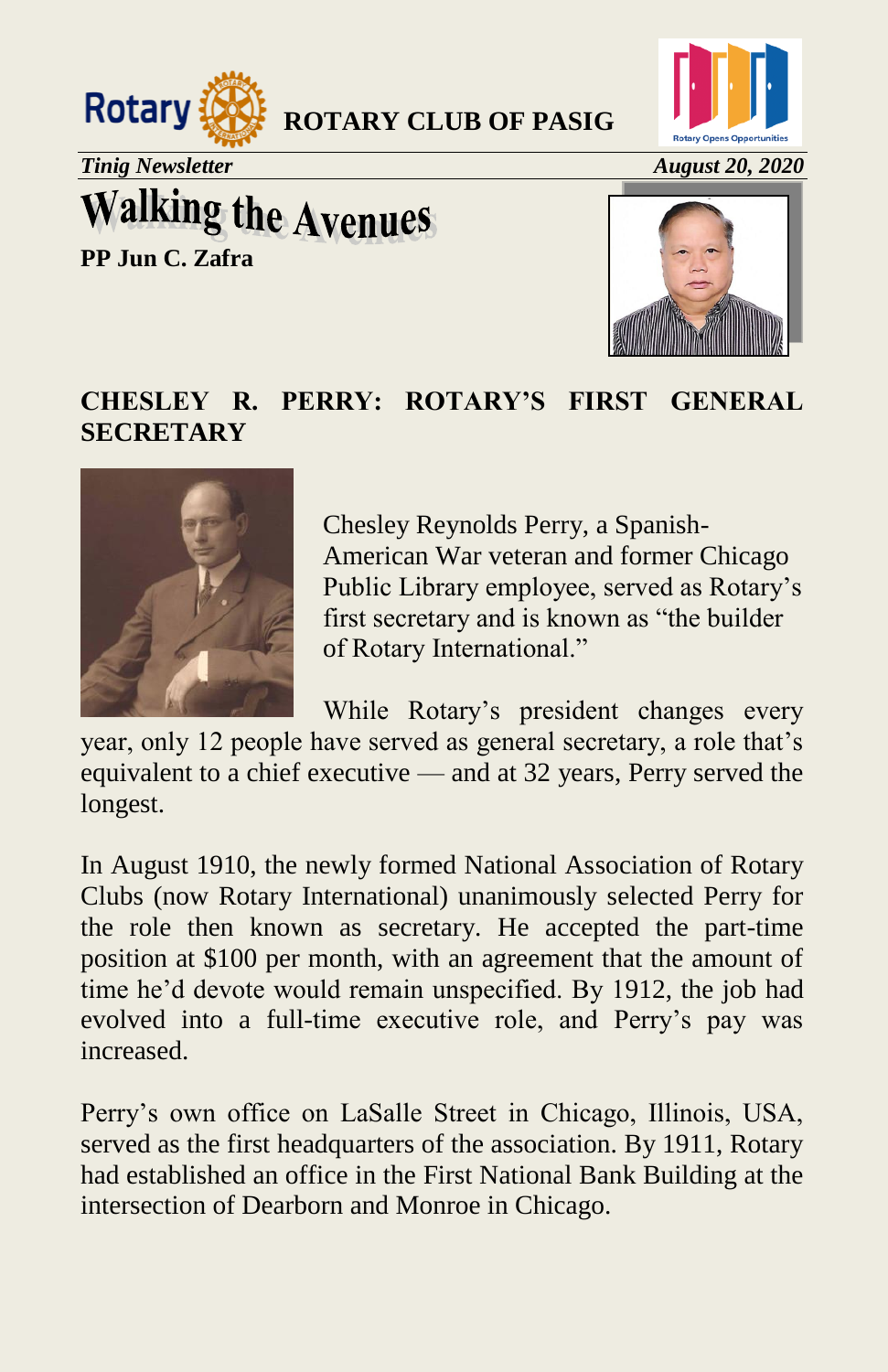



*Tinig Newsletter August 20, 2020*

## **Walking the Avenues PP Jun C. Zafra**

*Continuation 1.*

Perry concurrently served as editor and business manager of The Rotarian from 1911 to 1928, and he opened Rotary's first international office, in Zurich, Switzerland, in February 1925. He oversaw the expansion of Rotary as it grew during his tenure from 16 clubs in the United States to more than 5,000 worldwide. His title was officially changed to general secretary in 1941-42, his final year in office.

Perry had announced his plans to retire in 1940, but agreed to remain in his post while the organization trained his successor, Philip C. Lovejoy. A number of clubs sought to nominate Perry for RI president in 1942-43, but he declined, saying, "I am gratefully conscious of the high compliment thereby being paid to me."

After retiring, Perry remained a member of the Rotary Club of Chicago, which he'd joined in 1908. But he wasn't done being a leader, and served as club president in 1944-45. In 1954, Rotary offered him the title "secretary emeritus" to honor his years of service, but he again declined, preferring the role of ordinary Rotarian.

Perry died on 21 February 1960 at the age of 87.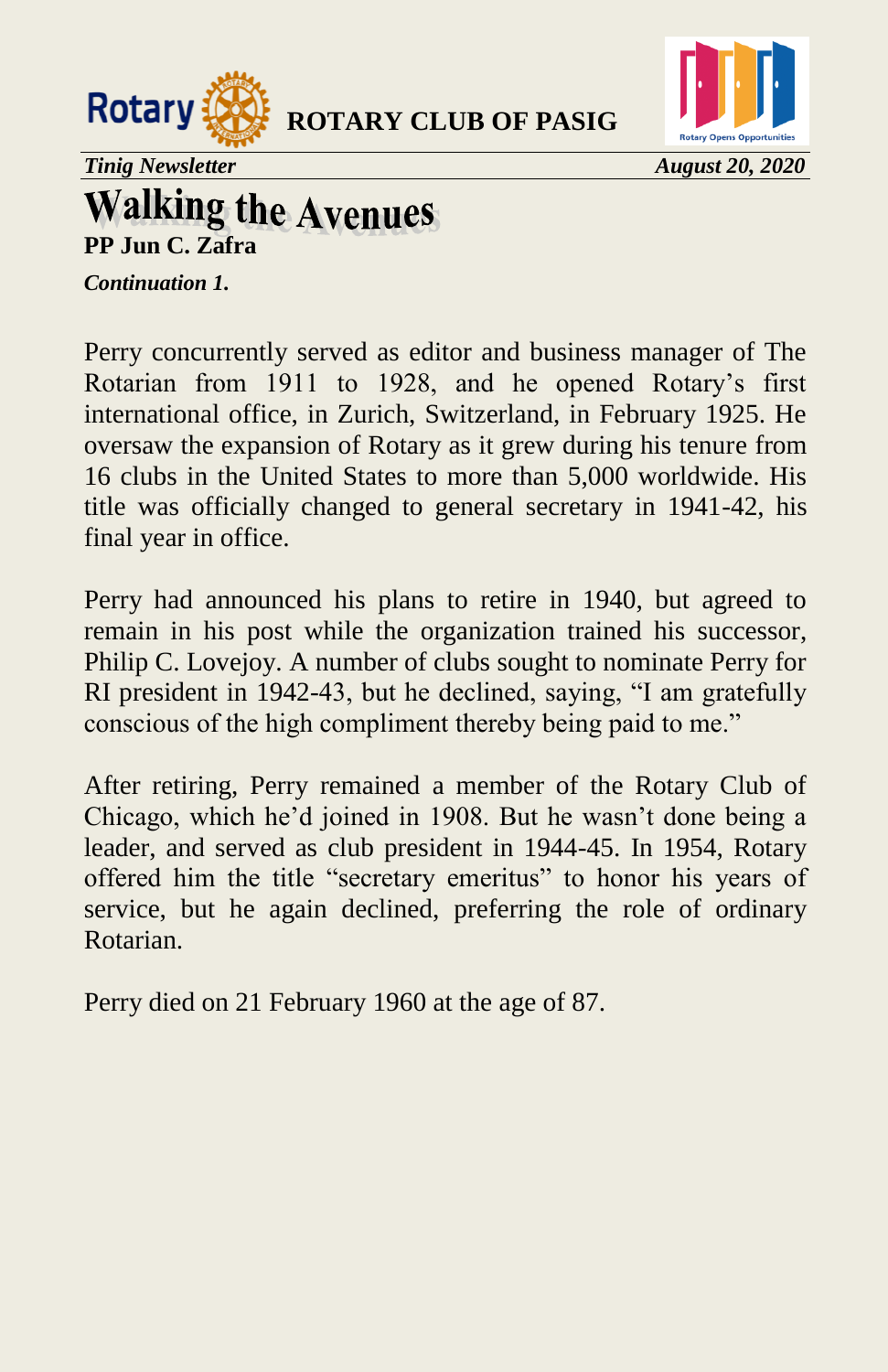



**By: PP Peter M. Javier** 



## **WHAT ARE YOU AFRAID OF?**

- 1. A phonophobe fears noise.
- 2. Carcinomaphobia is the fear of cancer.
- 3. Paedophobia is a fear of children.
- 4. Nyctohylophobia is the fear of dark wooded areas, or forests at night.

**ROTARY CLUB OF PASIG** 

- 5. Pyrophobia is the fear of fire.
- 6. Taphephobia is the fear of being buried alive.
- 7. Telephonophobia is the fear of telephones.
- 8. Papaphobia is the fear of popes.
- 9. Nycrophobia is the fear of darkness.
- 10. Lachanophobia is the fear of vegetables.
- 11. Entomophobia is the fear of insects.
- 12. Eosophobia is the fear of dawn.
- 13. Clinophobia is the fear of beds.
- 14. A gynaephobic man fears women.
- 15. Zoophobia is the fear of animals.
- 16. Tonsurphobia is the fear of haircuts.
- 17. Xenophobia is the fear of strangers or foreigners.
- 18. Arachibutyrophobia is the fear of peanut butter sticking to the roof of your mouth.
- 19. Arnold Schonberg suffered from triskaidecphobia, the fear of the number thirteen.

He died thirteen minutes from midnight on Friday the thirteenth.

20. Phobatrivaphobia is fear of trivia about phobias.

(From The Book of Useless Information)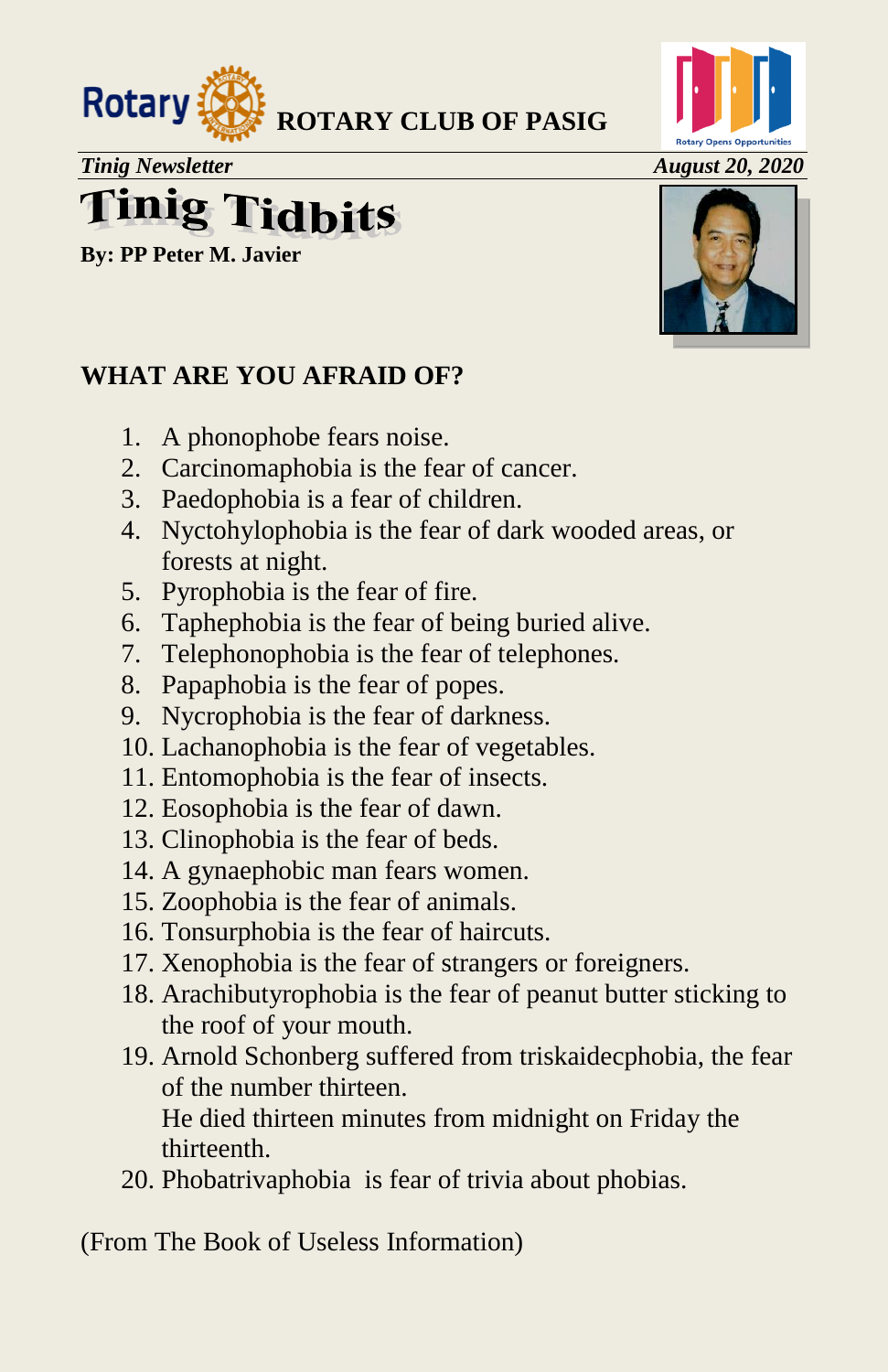



### *PANGKAT MEMBERS FOR RY 2020 – 2021*

- **1. Pres. RJ Ermita Leader 1. Rel Gomez Leader**
- 
- 
- 
- 5. Rene Bocaya 5. Raj Cordova
- 6. Celso Ylagan 6. Vic Aquino
- 
- 
- 9. Arjan Ramnani 9. Alex Lacson
- 10. Marlo Guillano 10. Ping Tan
- 11. Manfred Guangko 11. Pal Bolivar
- 12. Sonny Samson 12. Carlo Doce

- **1. John Javier Leader 1. Jun Zafra Leader** 2. Nicky Ty Co-Leader 2. Jecko Santos Co-L
- 
- 3. Peping Mabanta 3. Ray Armas
- 
- 5. Nick de Guzman 5. Dennis Albano
- 
- 7. Sonny Rivera 7. Arnel Estaniel
- 8. Ben Baniel 8. Hermie Orbe
- 9. Raffy Garcia III 9. Vic Lim
- 10. Ramy Garcia IV 10. Nick Guzman
- 
- 

- **1. Ed Lucero Leader 1. Bart Ronquillo Leader**
- 2. Bong Paloma Co-Leader 2. Adolf Aran Co-Leader
- 3. Wowie Benitez 3. Ike Ona
- 
- 
- 
- 7. Nesty Carolina 7. Edison Go
- 8. Esto Lichauco 8. Flor de Pano
- 9. Rhett Ermita 9. Topax Colayco
- 
- 
- 12. Rtn Gerard Estrada 12. Jess Acantilado

### *PANGKAT NO. 1 PANGKAT NO. 4*

- 
- 2. Tony Diaz Co-Leader 2. Ed Evangelista Co-Leader
- 3. Ner Laino 3. Toti Buhain
- 4. Jing Jose 4. Bert Albano
	-
	-
- 7. Leo Barbo 7. James Porter
- 8. Philip Yoon 8. Chito Bernardo
	-
	-
	-
	-

### *PANGKAT NO. 2 PANGKAT NO. 5*

- 
- 2. Nicky Ty –Co-Leader 2. Jecko Santos Co-Leader
	-
- 4. Ogie Lim 4. Bebert Lacuna
	-
- 6. Vico Sotto 6. Totoy Bartolome
	-
	-
	-
	-
- 11. Garrick Ang 11 Tito Henson
- 12. Ferd Rivera 12. Rtn. Johansson de Guzman
	- 13. Rtn. Vince Ermita

### *PANGKAT NO. 3 PANGKAT NO. 6*

- 
- 
- 
- 4. Noel Go 4. Kell Ortega
- 5. Conrad Cuesta 5. Benny de Guzman
- 6. Louie Orosa 6. Albert Mendiola
	-
	-
	-
- 10. Peter Javier 10. Roman Romulo
- 11. Sammy Lazo 11. Chony Gimenez
	-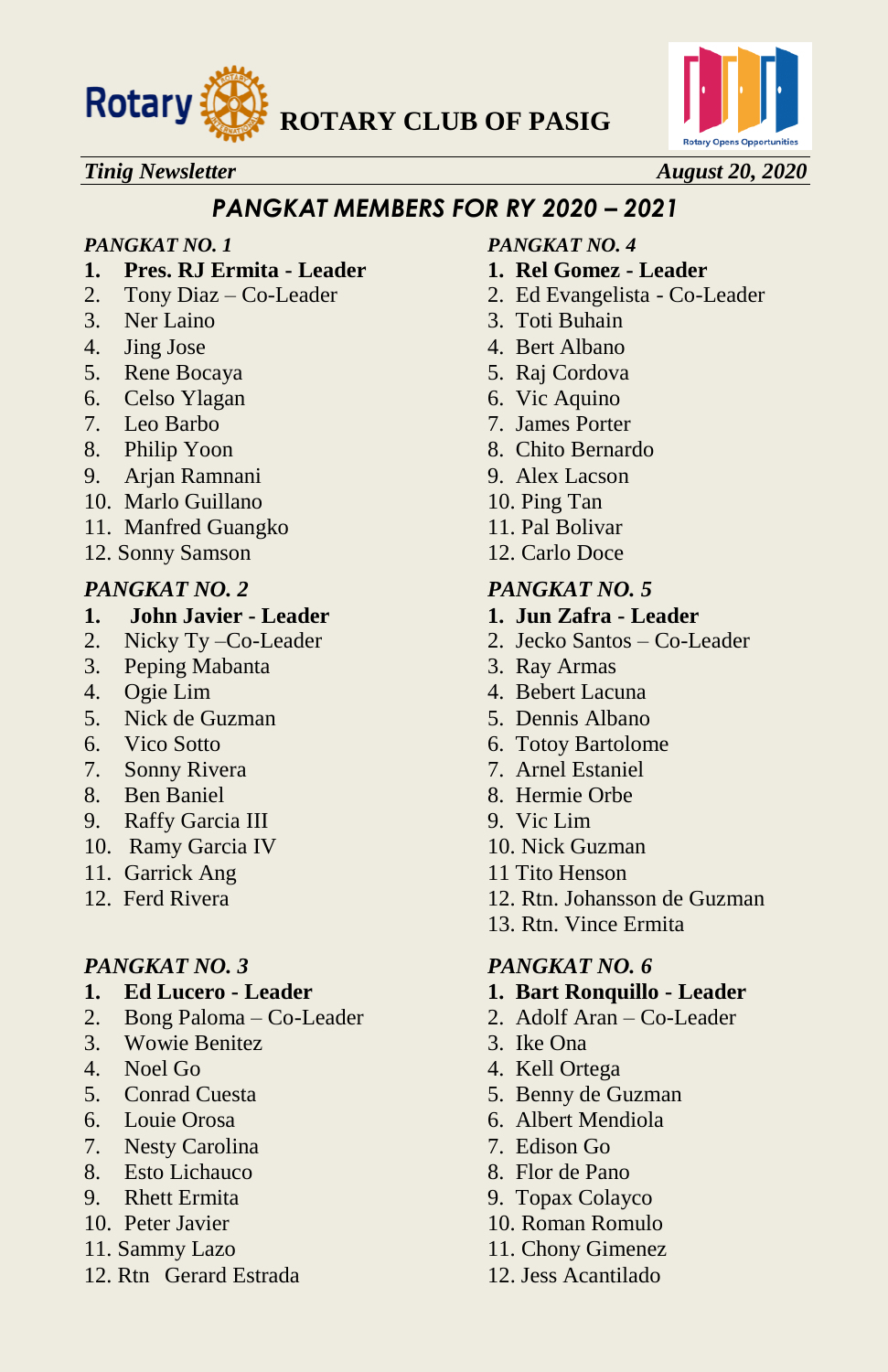

## *DECLARATION OF ROTARIANS IN BUSINESS AND PROFESSIONS*

## *As a Rotarian engaged in a business or profession, I am expected to:*

- 1. Consider my vocation to be another opportunity to serve;
- 2. Be faithful to the letter and to the spirit of the ethical codes of my vocation, to the laws of my country, and to the moral standards of my community;
- 3. Do all in my power to dignify my vocation and to promote the highest ethical standards in my chosen vocation;
- 4. Be fair to my employer, employees, associates, competitors, customers, the public and all those with whom I have a business or professional relationship;
- 5. Recognize the honor and respect due to all occupations which are useful to society;
- 6. Offer my vocational talents: to provide opportunities for young people, to work for the relief of the special needs of others, and to improve the quality of life in my community;
- 7. Adhere to honesty in my advertising and in all representations to the public concerning my business or professions;
- 8. Neither seek from nor grant to a fellow Rotarian a privilege or advantage not normally accorded others in a business or professional relationship.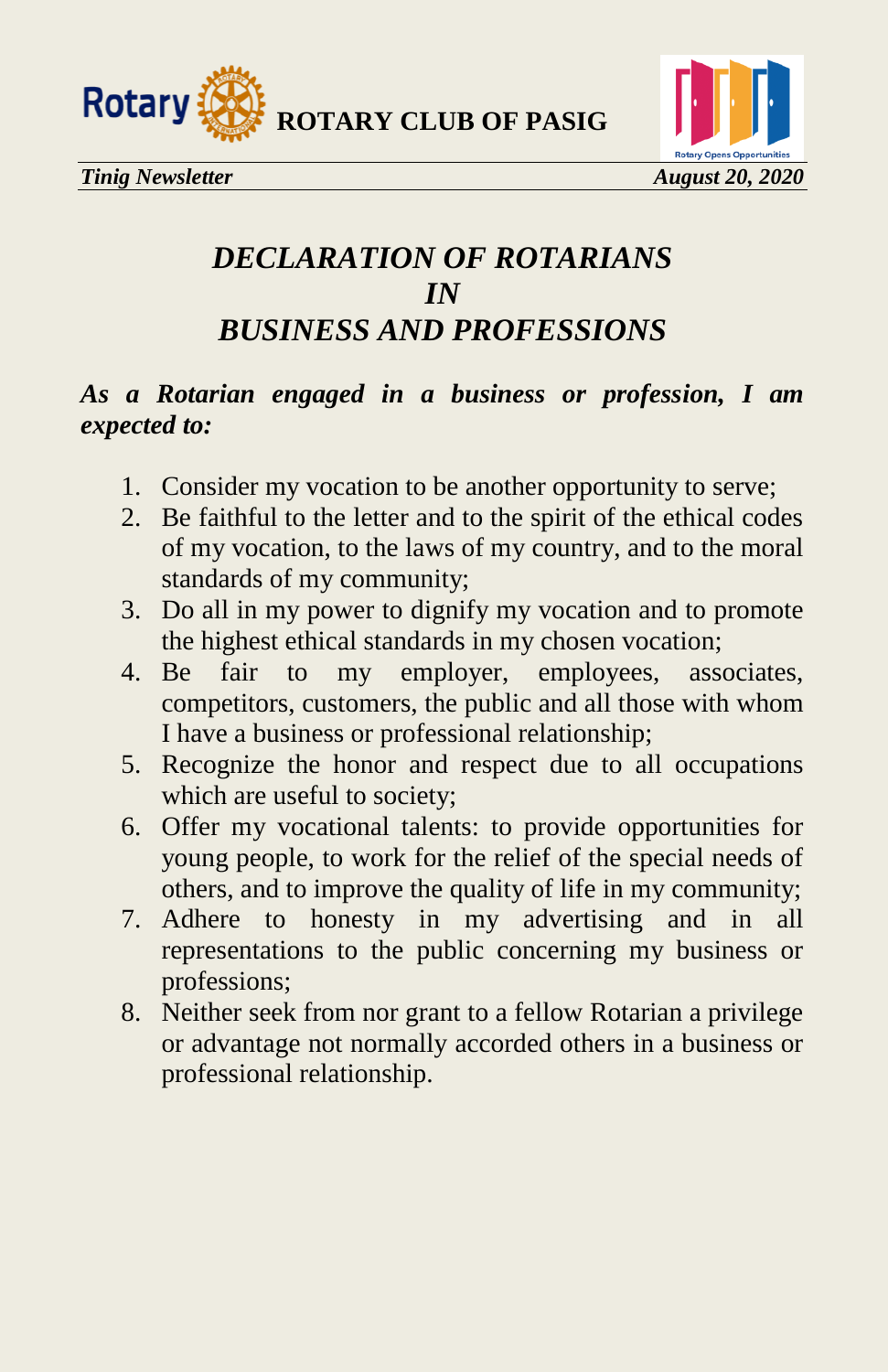



## *ROTARY CODE OF CONDUCT*

## *As a Rotarian, I will*

- 1. Exemplify the core value of integrity in all behaviors and activities
- 2. Use my vocational experience and talents to serve in Rotary
- 3. Conduct all of my personal, business, and professional affairs ethically, encouraging and fostering high ethical standards as an example to others
- 4. Be fair in all dealings with others and treat them with the respect due to them as fellow human beings
- 5. Promote recognition and respect for all occupations which are useful to society
- 6. Offer my vocational talents: to provide opportunities for young people, to work for the relief of the special needs of others, and to improve the quality of life in my community
- 7. Honor the trust that Rotary and fellow Rotarians provide and not do anything that will bring dis-favor or reflect adversely on Rotary or fellow Rotarians
- 8. Not seek from a fellow Rotarian a privilege or advantage not normally accorded others in a business or professional relationship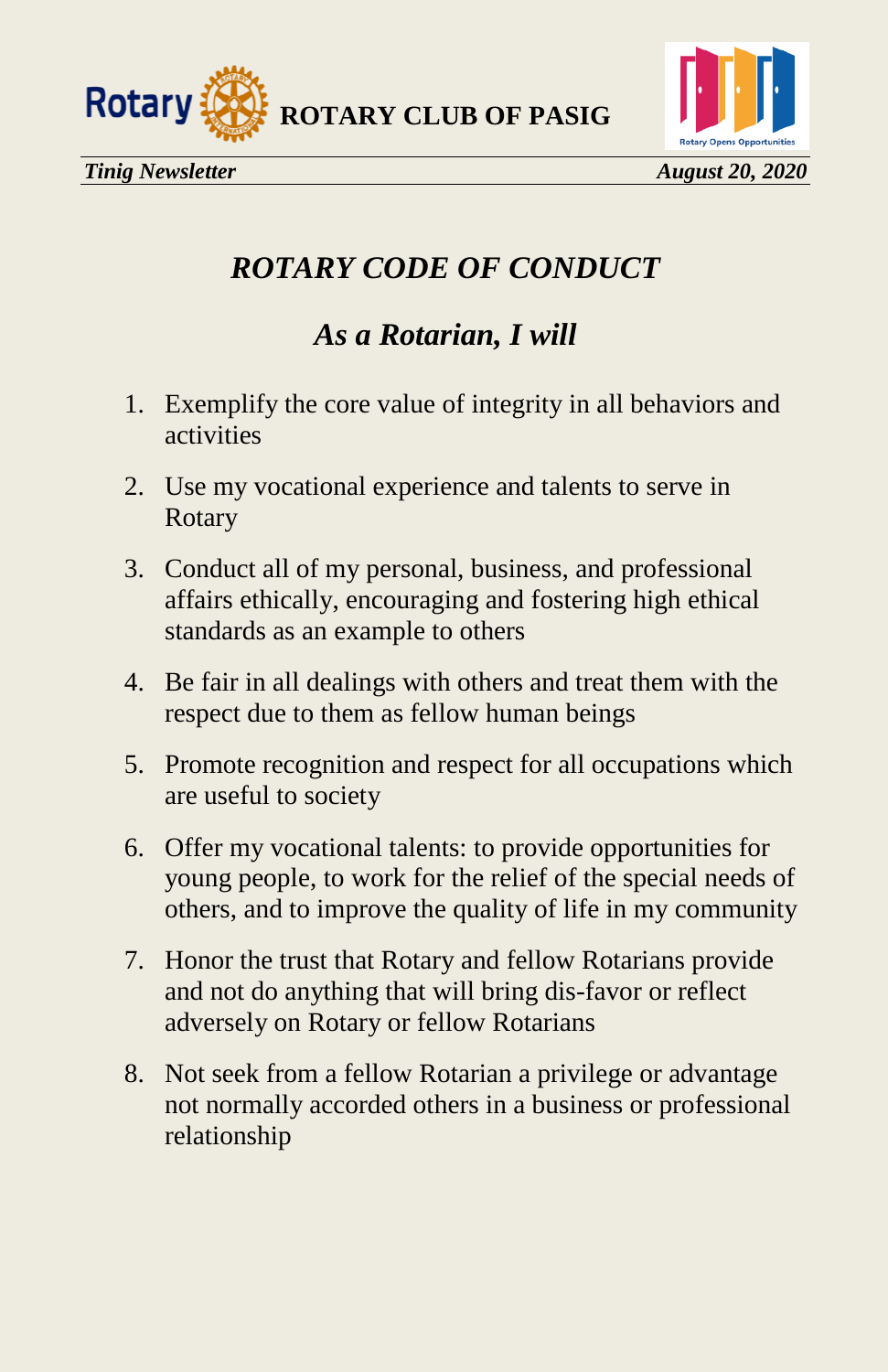





## **Officers and Directors**

**ROTARY CLUB OF PASIG (RY 2020-2021)**

**President** Renato Carlos "RJ" H. Ermita, Jr. **Vice President/PE** Roberto "Bart" C. Ronquillo **Club Secretary** PP Peter John "John" U. Javier **Treasurer** Rtn. James Philip Roland V. Porter

**DIRECTOR:** 

**Club Administration** PP Rogelio "Ogie" S. P. Lim **Membership** PP Aurelio "Rel" L. Gomez **Public Relations** Rtn. Garrick "Garrick" L. Ang **Service Community** Rtn. Francisco "Sonny" D.C. Rivera **The Rotary Foundation** PP Marcelo "Jun" C. Zafra, Jr.<br> **Youth Service** PP Rov Eduardo "Ed" T. Luce **PP Roy Eduardo "Ed" T. Lucero Ex-Officio IPP Nick "Nick" C. Guzman** 

**Advisers:**  HOF/PP Rhett Ermita Rtn. Ike Ona